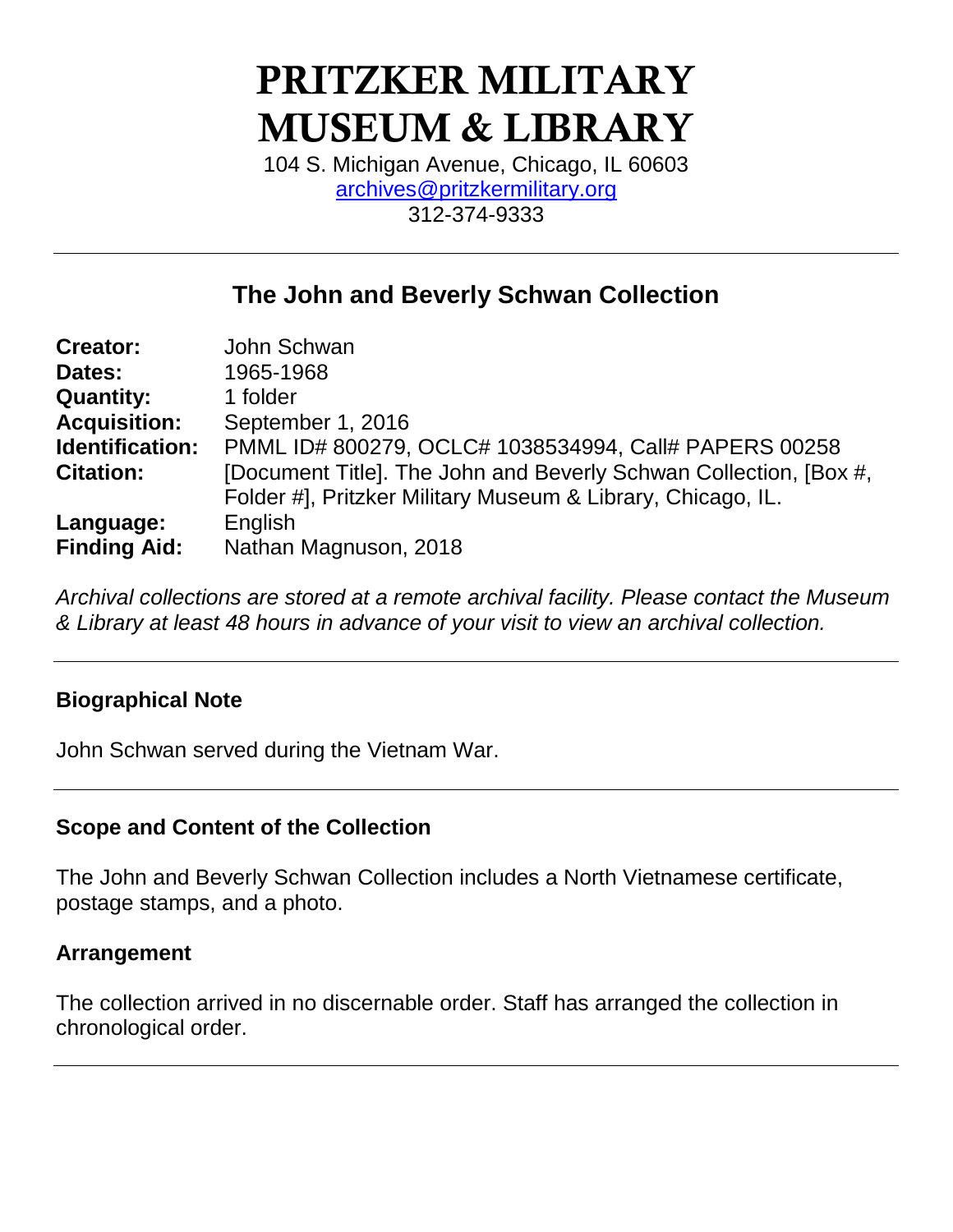## **Rights**

Copyrights held by John and Beverly Schwan were transferred to the Pritzker Military Museum & Library. All other rights are held by the author or publisher. Users assume responsibility for following copyright laws as established by US Code Title 17.

## **Key Subjects**

This collection is indexed under the following headings in the Library's online catalog. Researchers interested in materials about related topics, persons, or places should search the catalog using these subject headings.

#### **Names**

Schwan, Beverly. Schwan, John.

## **Subjects**

Postage stamps as propaganda Vietnam War, 1961-1975.

## **Container List**

| Box             | Folder | Item ID $#$ | Title                                                                                                                                                            | Dates |
|-----------------|--------|-------------|------------------------------------------------------------------------------------------------------------------------------------------------------------------|-------|
| SM <sub>9</sub> | 1      | 800279001   | North Vietnamese stamp depicting<br>soldiers destroying United States<br>battleships and aircraft                                                                | 1965  |
|                 |        | 800279002   | North Vietnamese stamp depicting<br>a United States fighter jet in flames                                                                                        | 1966  |
|                 |        | 800279003   | North Vietnamese stamp depicting<br>North Vietnamese soldiers with<br>artillery pointed towards distant<br>United States battleships and<br>aircraft             | 1967  |
|                 |        | 800279004   | (duplicate) North Vietnamese<br>stamp depicting North Vietnamese<br>soldiers with artillery pointed<br>towards distant United States<br>battleships and aircraft | 1967  |